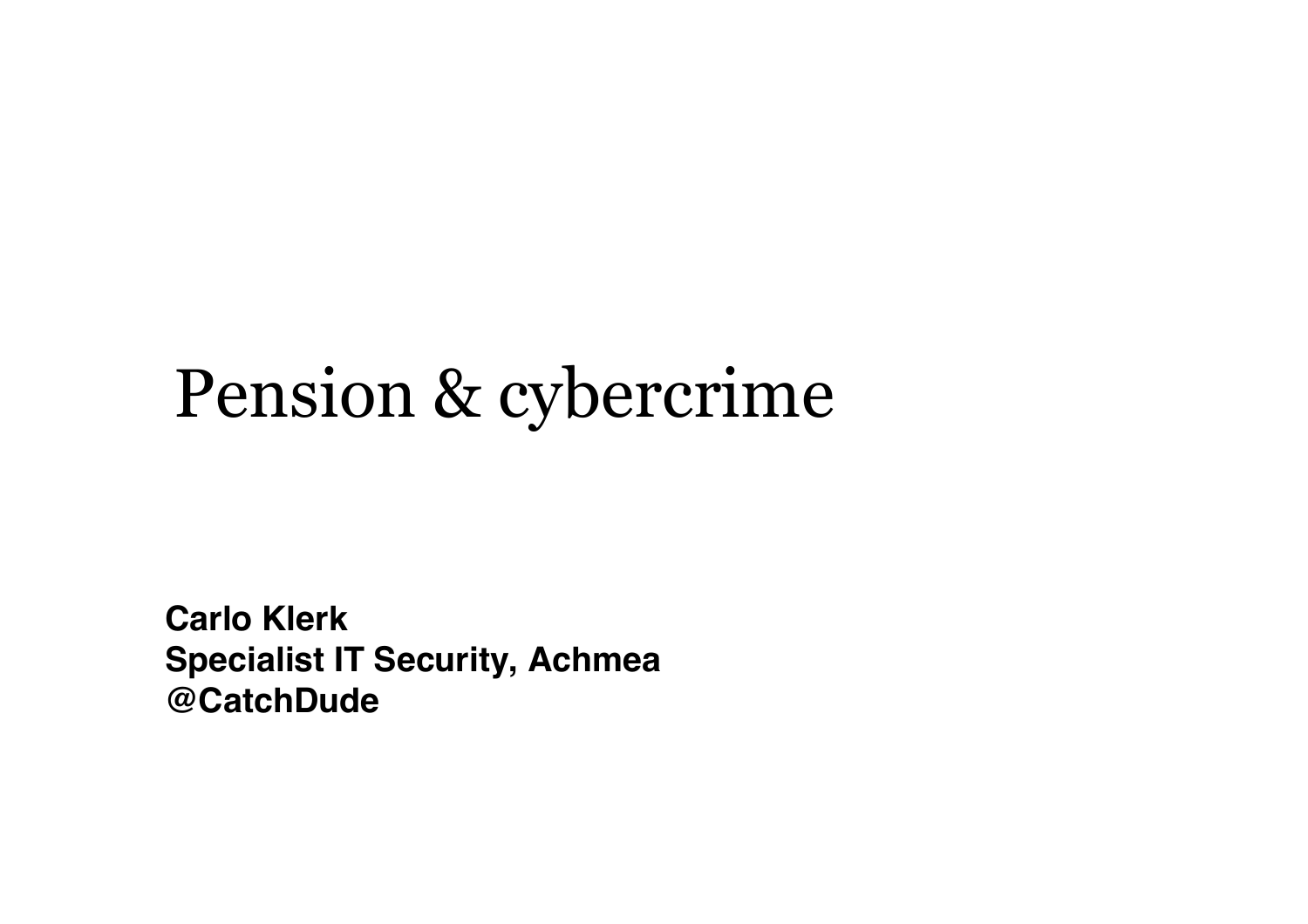http://www.reuters.com/article/2015/06/01/us-japan-pi Q - C X

### Japan pension system hacked, 1.25 million cases of personal data leaked

Japan pension system hack... X

**TOKYO** 



**Stolen data: Pension** ID, Name, Date of Birth, Addres Info





Toichiro Mizushima (L), president of the Japan Pension Service, bows as he offers an apology during a news conference in Tokyo, in this photo taken by Kyodo June 1, 2015. Mandatory credit REUTERS/KYODO

Japan's pension system has been hacked and more than a million cases of personal data leaked, authorities said on Monday, in an embarrassment that revived memories of a scandal that helped topple Prime Minister Shinzo Abe in his first term in office.

#### **NATIONAL**

#### Abe team moves to limit political damage from pension hack

BY REIJI YOSHIDA

Millions Exposed In Japanese **Pensions Hack** 

13:33, UK, Monday 01 June 2015

#### **NATIONAL / CRIME & LEGAL**

Elderly women get suspicious calls possibly linked to pension info hack; inquiries top 158,000 **KYODO, STAFF REPORT** 

**US Vows to Help Japan With Cybersecurity, Japan Has Huge Hack Days** Later

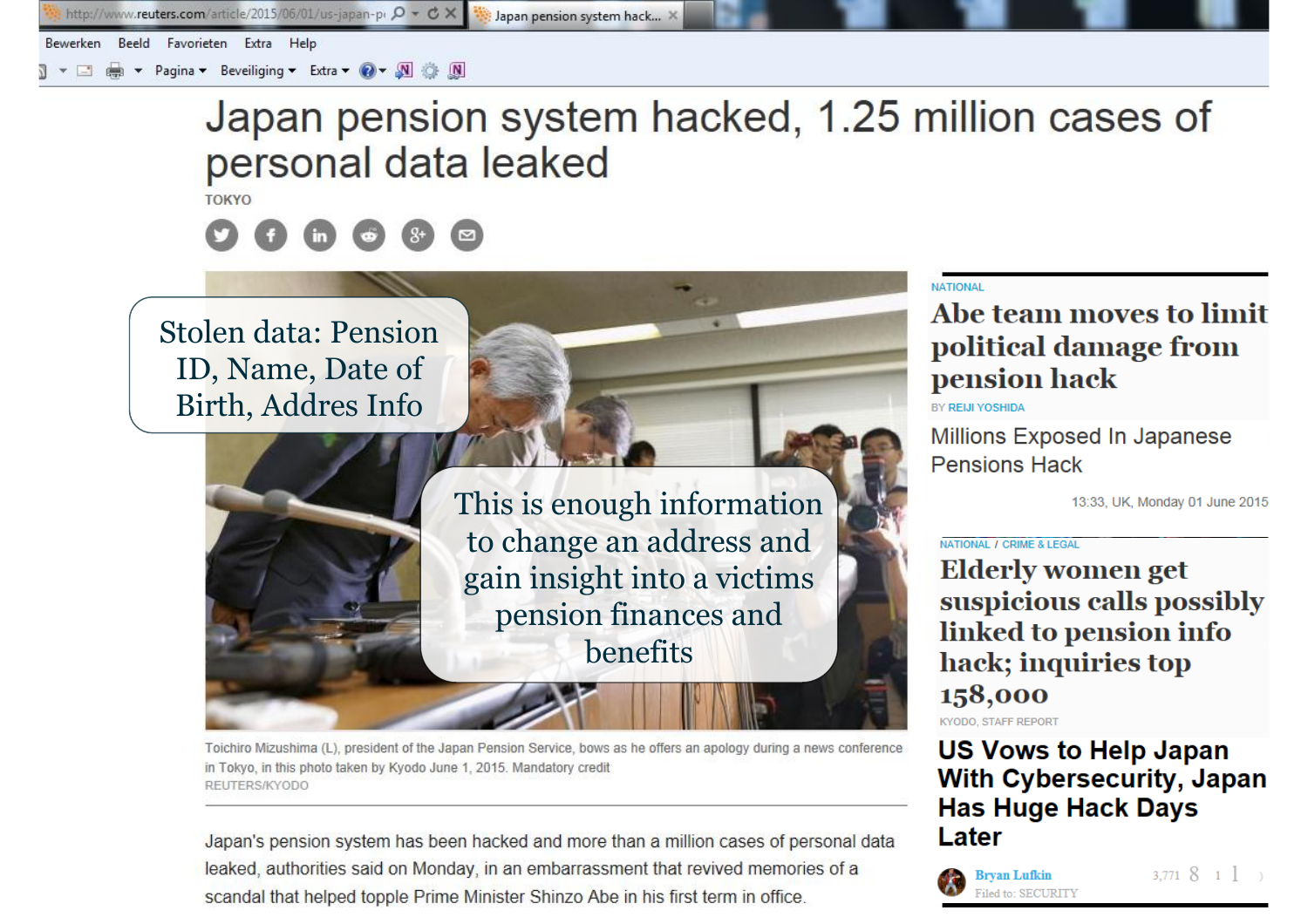JPS: Social Engineering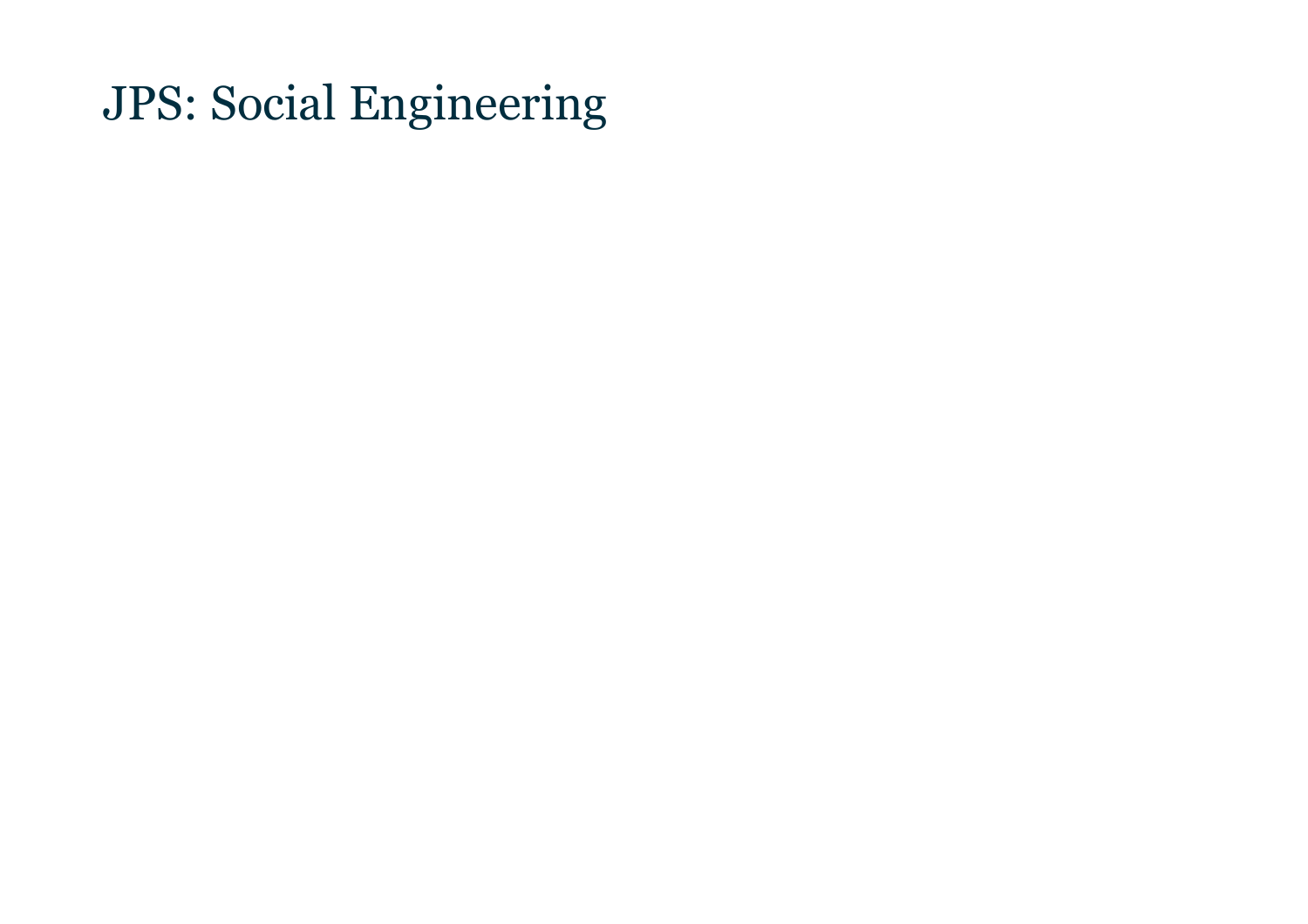## JPS: Malware

### **New virusses were used:**

- **Not detected by antivirus**
	- After updating antivirus, only 1 of 2 used virusses were found
- **Infected computers gave attacker access to the pension data**

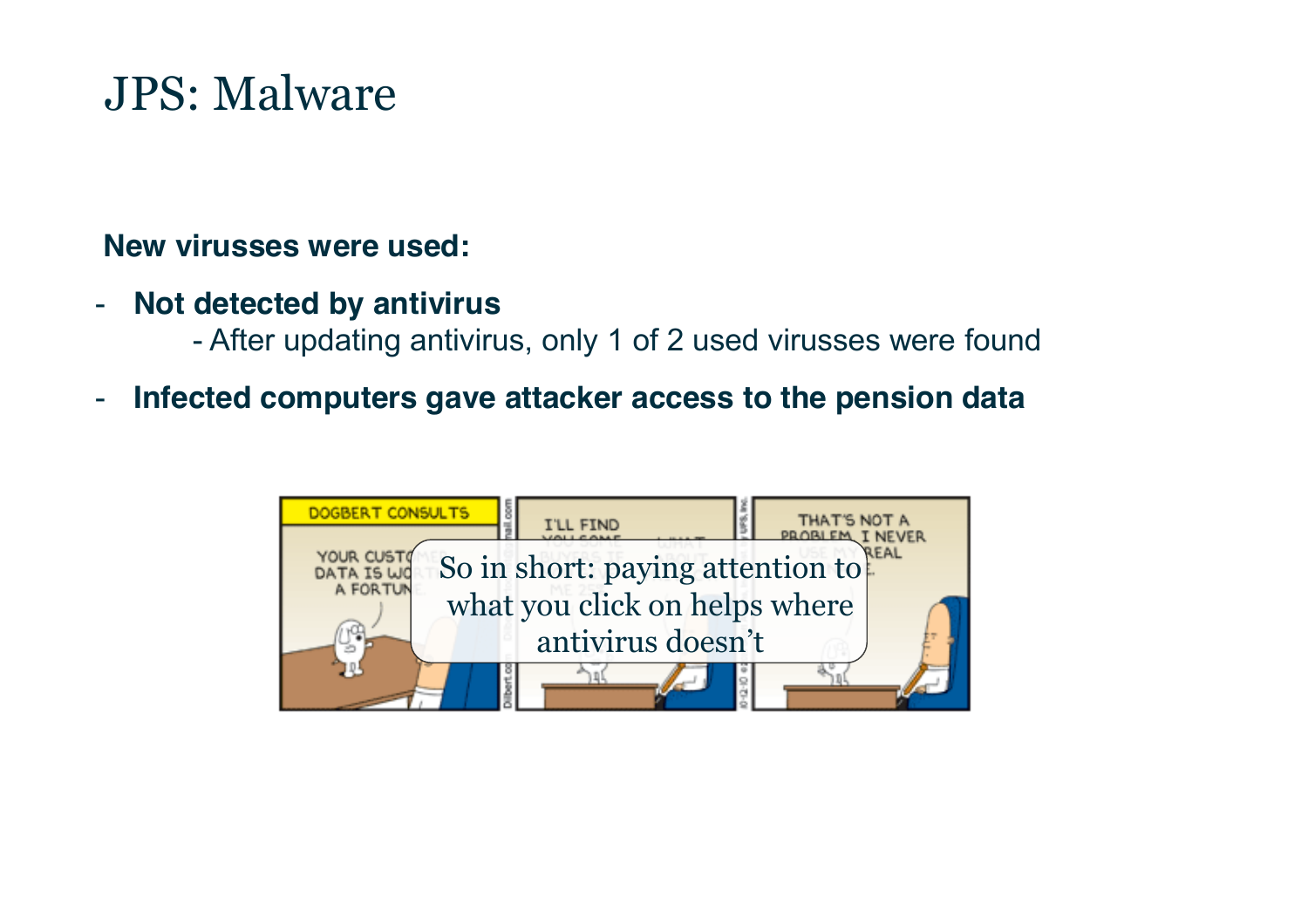## JPS: Stealing the data

### **Attacker moved the data to the data center of a shipping firm in Tokyo**

- Attacker gained acces tot this data center before executing the JPS attack
- The shipping firm never noticed
- This makes following the trail difficult for security researchers

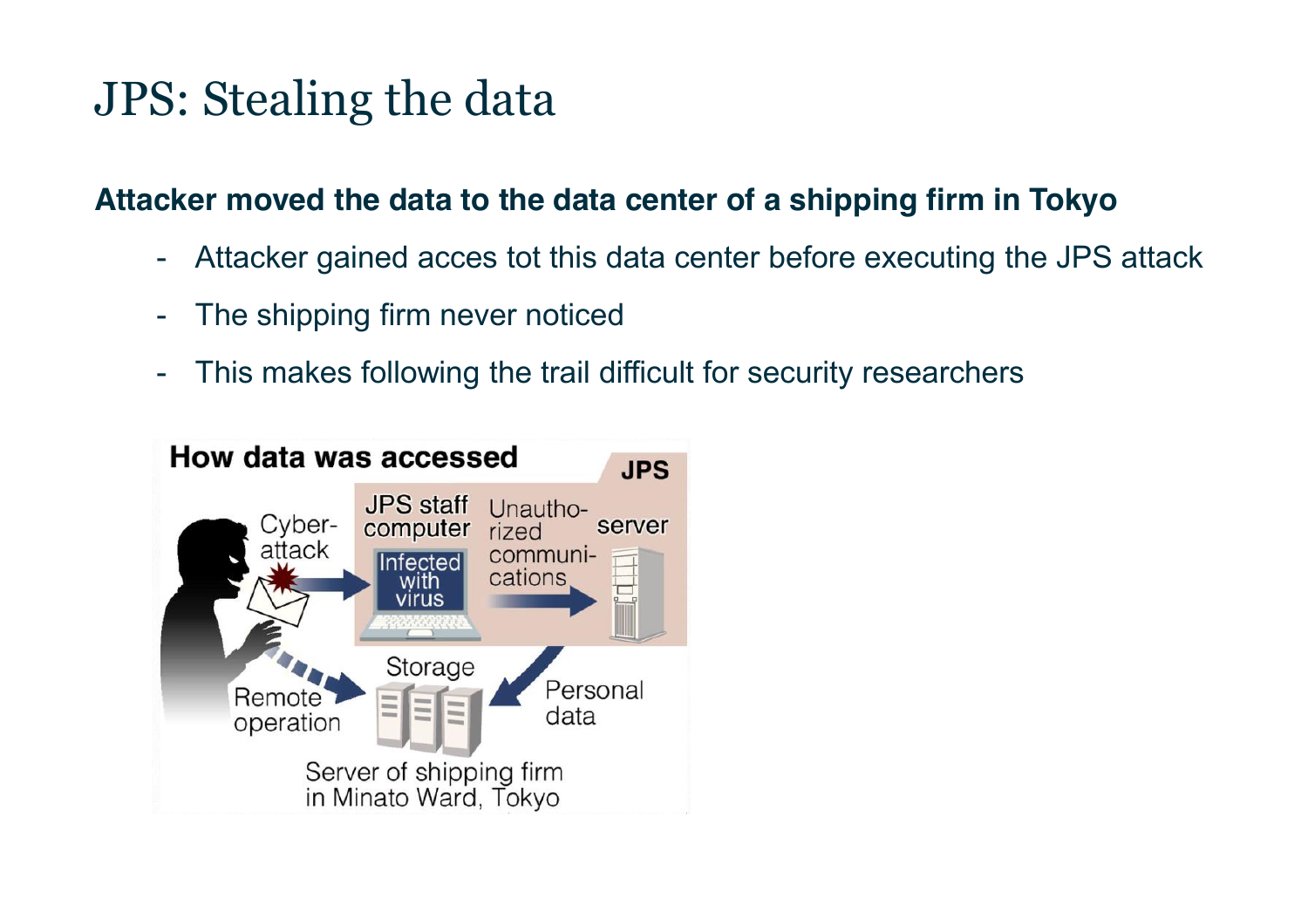## Consequenses for JPS

- **Victims are social-engineered; attackers act like JPS officials** 
	- Asking the victims for additional information with which more control can be gained over the victim accounts
	- Targets are mostly elderly, because they receive pension (Here flows money!)
- **Resources helpdesk tenfolded to handle caller demand**
	- 158000 phone calls the first 3 days after exposure of the hack
- **Project for using the Social Security number "My Number", for nationwide and diverse use, delayed due to questions about identity theft risk**
	- One of the appliances: Pension Communication
- **Pension administration databases needs a change; stolen pension Id's must be renewed to avoid abuse**
	- This goes far beyond JPS
- **Politically sensitive**
	- in 2007, the predecessor of JPS lost 50 million pension records
	- This is one of the main reasons the government wasn't re-elected in the 2007 elections
- **Japanese government is concidering disciplinary actions against senior JPS officials**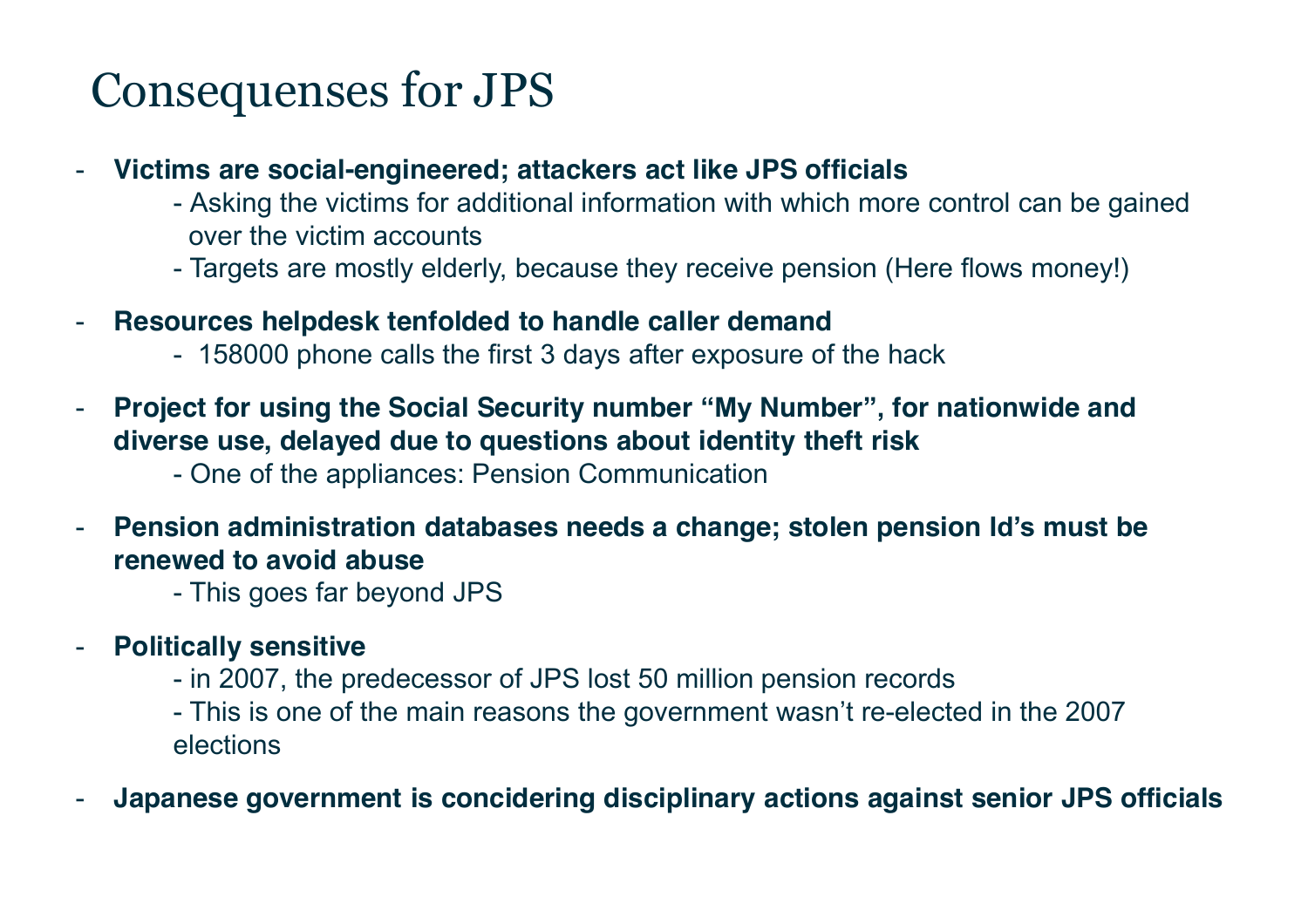### <mark>● 日本年金機構 Japan pensioen mechanisme homepage (in het</mark> herstel werk)

#### «Apologize»

Omdat de kwetsbaarheid voor Japan pensioen mechanisme homepage wordt gevonden, op dit moment, hebben we de website gepauzeerd.

Wij verontschuldigen ons voor het ongemak.

Momenteel zijn we bezig de richting van een snel herstel.

#### «Over ongeautoriseerde toegang incidenten Japan pensioen mechanisme»

Japan pensioen mechanisme Verzoek om Apology voor ongeautoriseerde toegang gevallen  $(PDF)$ 

Let op verdachte telefoon of dergelijke die **persbericht** van Japan pensioen mechanisme ongeautoriseerde toegang gevallen misbruiken! (PDF)

Voor Japan pensioen mechanisme ongeautoriseerde toegang gevallen, zal er niet de telefoon rechtstreeks zijn om de klanten van iedereen, van Japan pensioen mechanisme.

```
ご相談は、ご遠慮なく専門電話窓口(フリーダイヤル)まで
```
0120-818211 受付時間 8:30~21:00(平日及び土日)

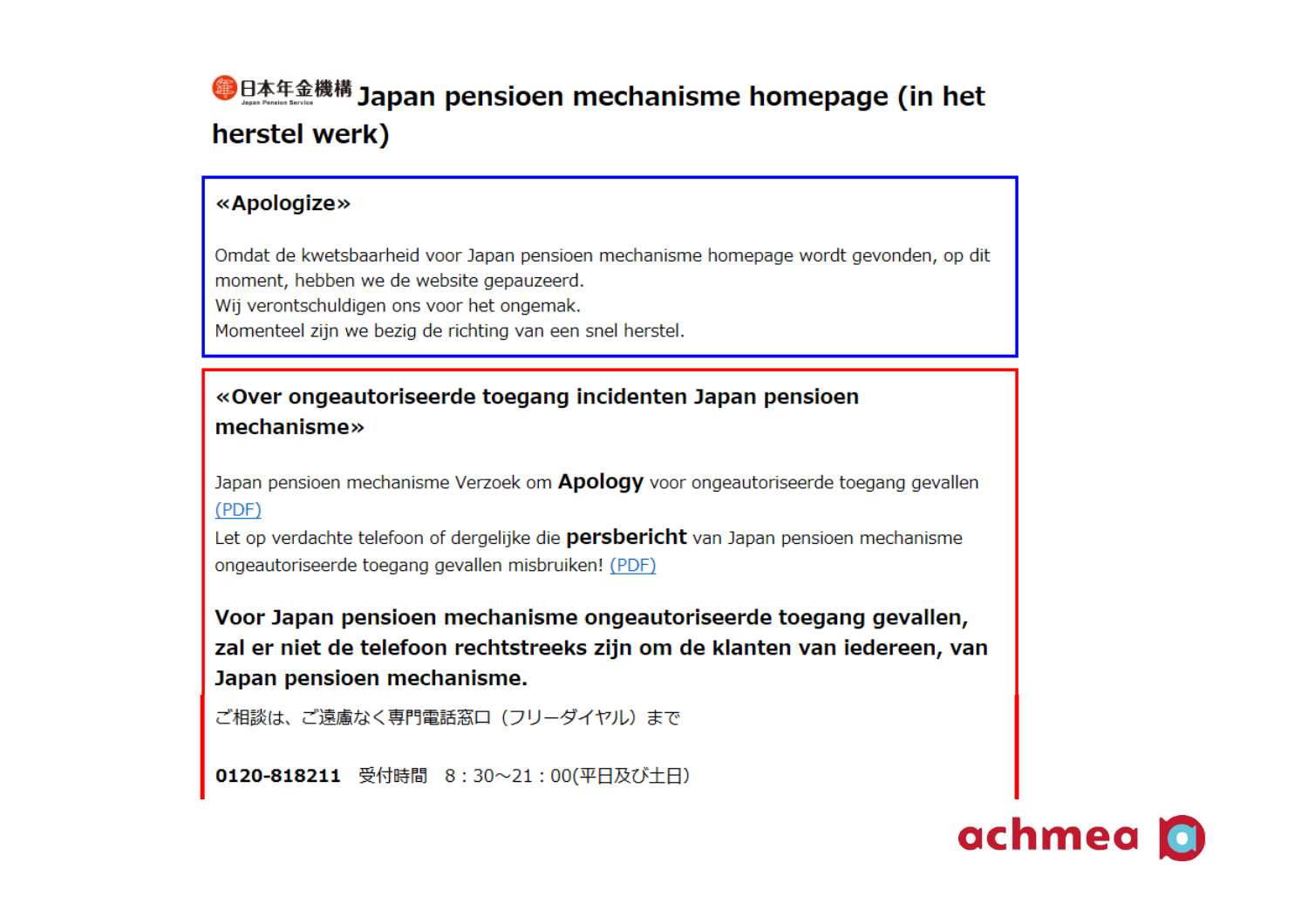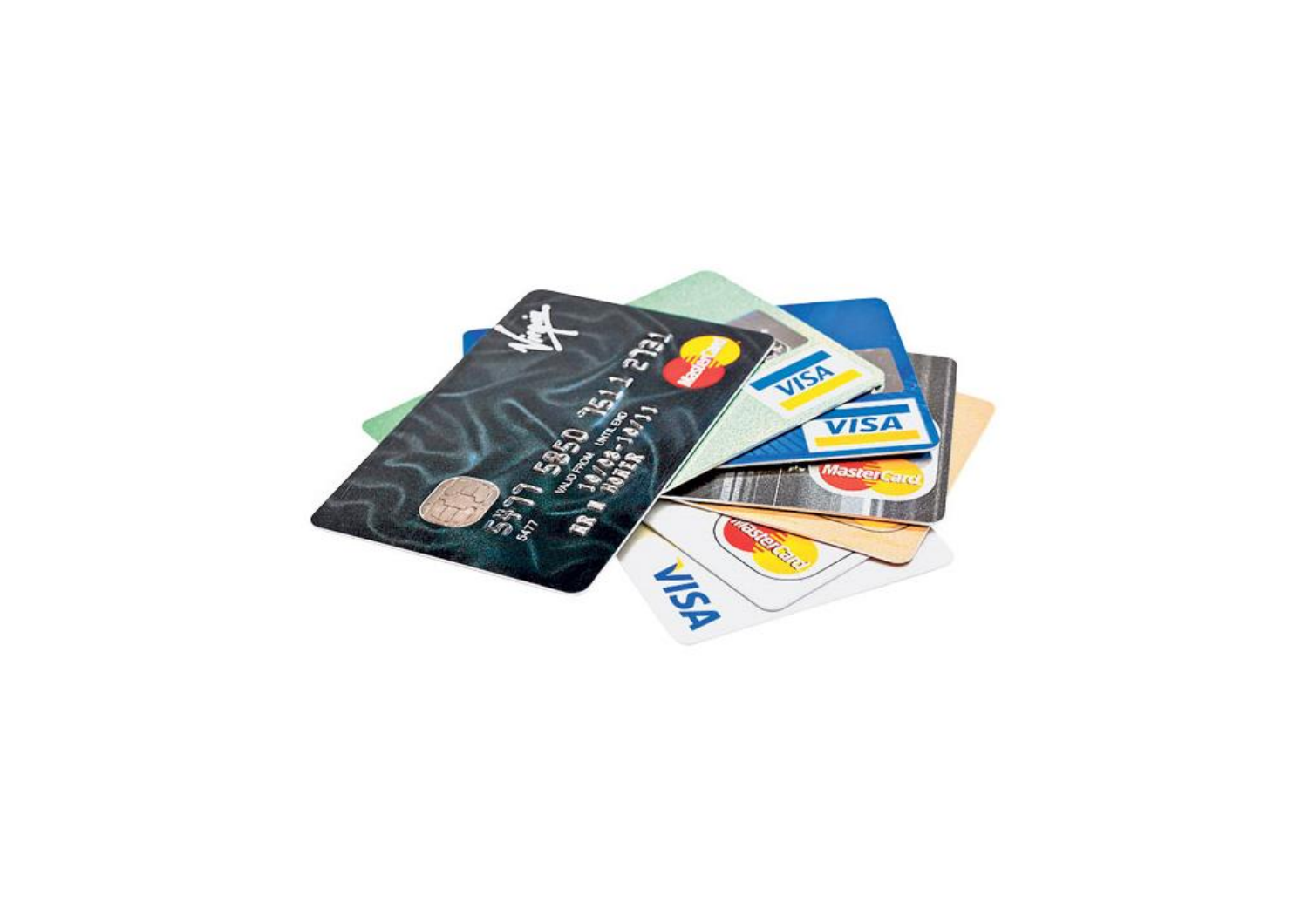### Achmea: Security Operations Center

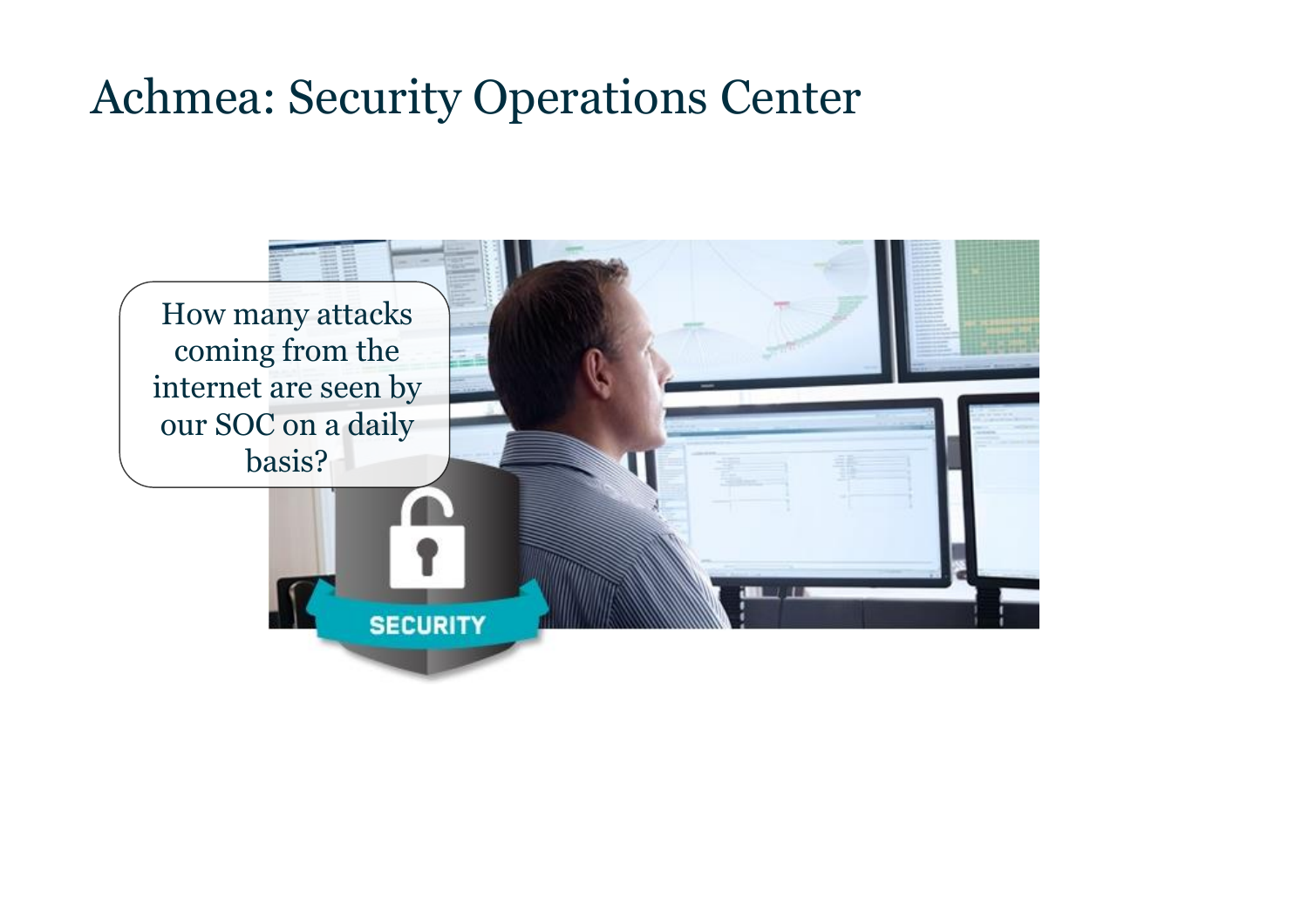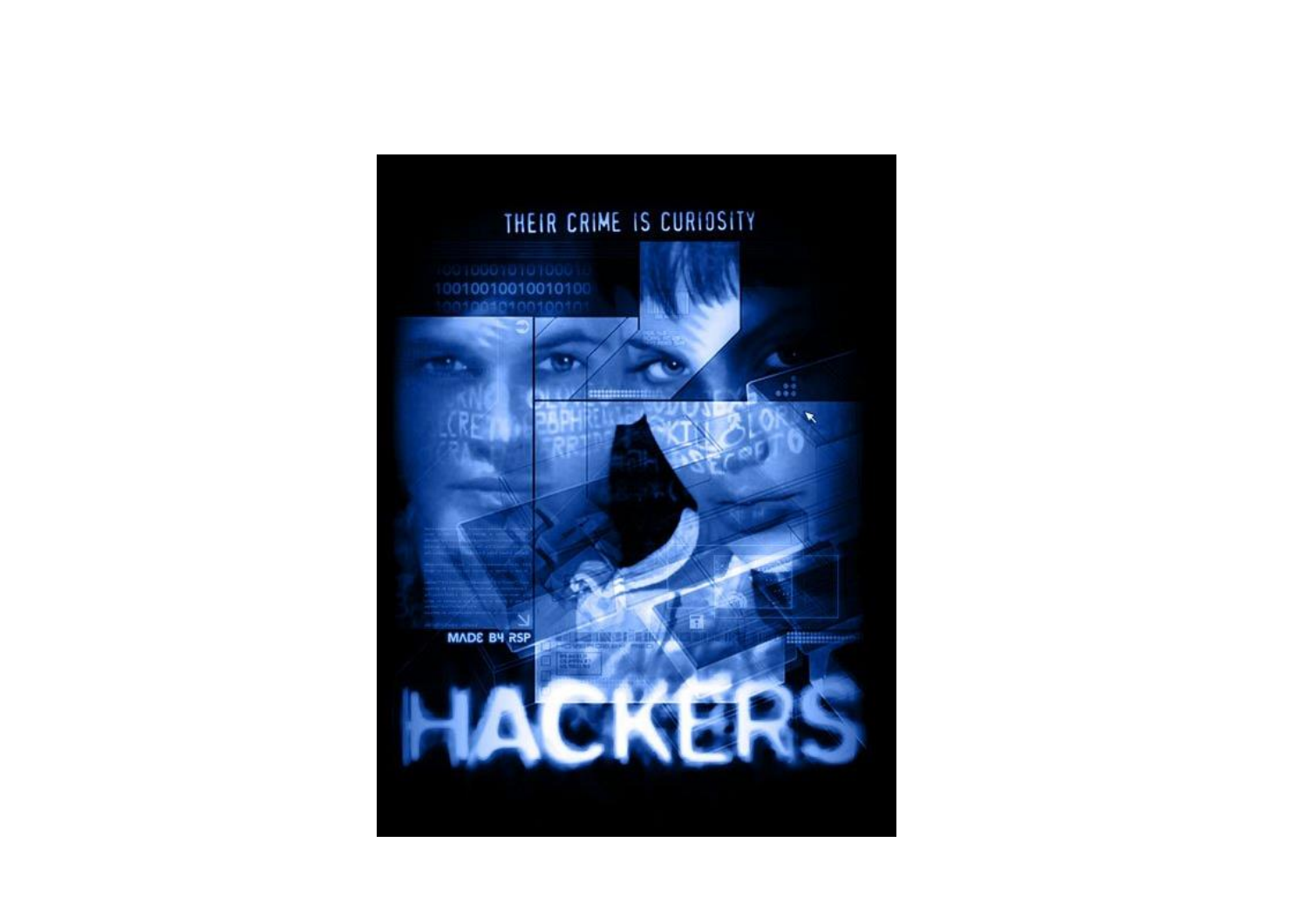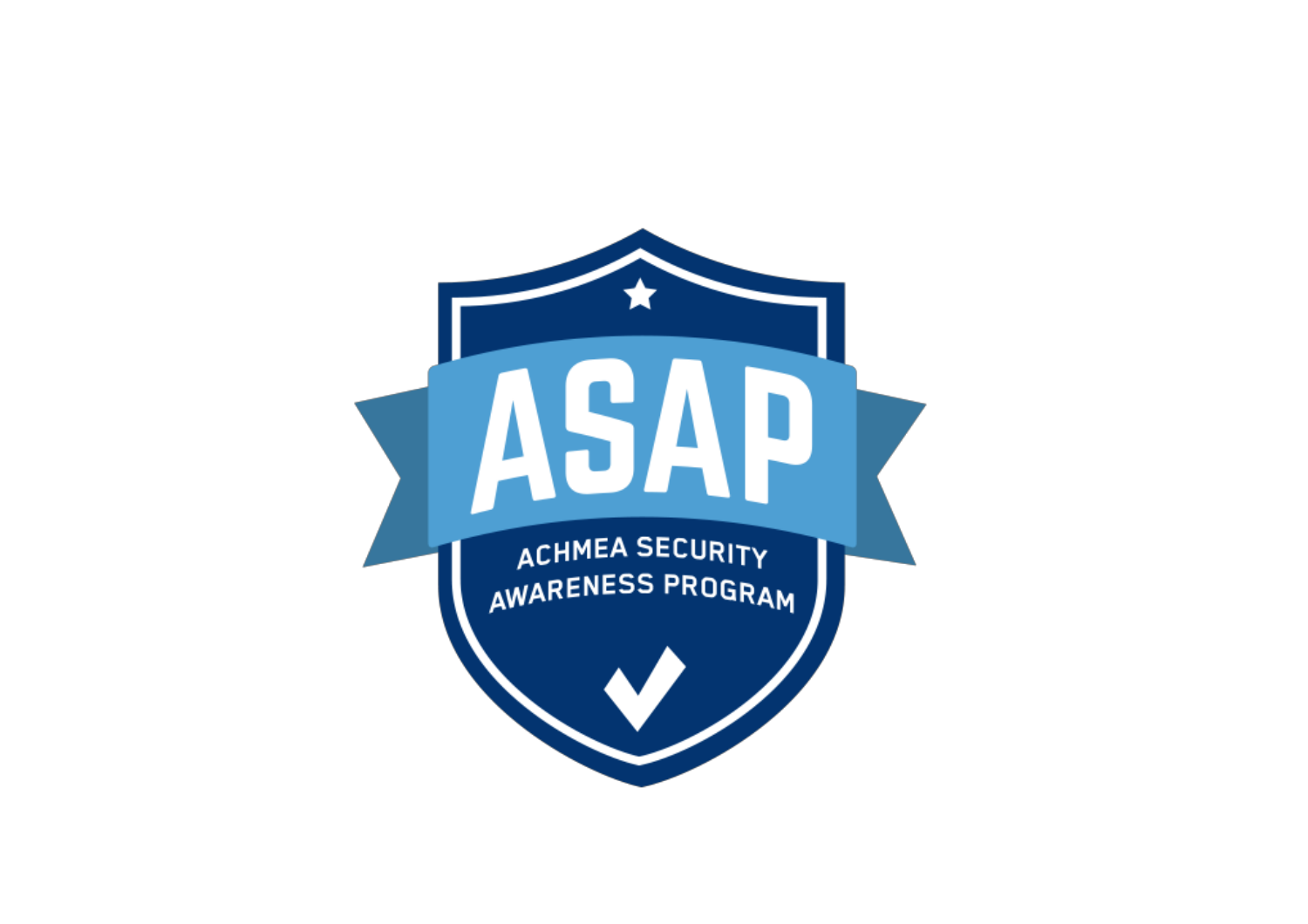

**www.reuters.com www.the-japan-news.com www.wikipedia.org**